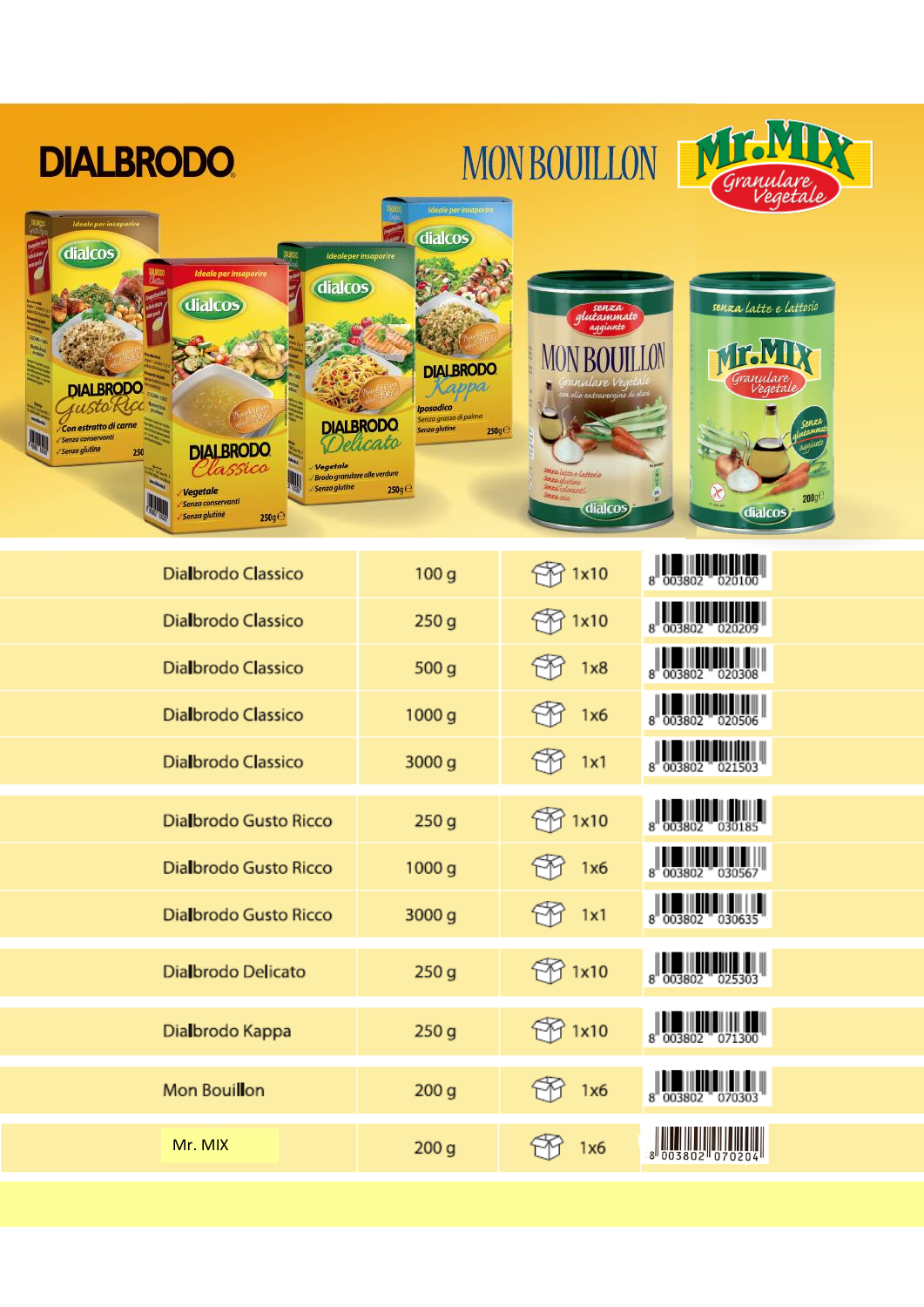

**Vegetable Without preservatives Gluten-free**

Dialbrodo Classico is the instant granular vegetable bouillon mix obtained from dried fresh vegetables and natural flavourings. It is perfect for tasty bouillon, soups, and also flavouring for sauces, side dishes, grilled vegetables, meat, and fish; a friend at the stove to make your dishes even more appetising!

| <b>AVERAGE</b><br><b>NUTRITIONAL VALUES</b> |      | 100 ml* |
|---------------------------------------------|------|---------|
| <b>Energy</b>                               | kJ   | 15      |
|                                             | kcal | 3,5     |
| Fat                                         | g    | 0,0     |
| of which saturate                           | O    | 0,0     |
| Carbohydrate                                | g    | 0,4     |
| of which sugars                             |      | 0,1     |
| <b>Fibers</b>                               |      | 0,1     |
| Protein                                     |      | 0,4     |
| Salt                                        |      | 1,2     |
| *of bouillon                                |      |         |

**Ingredients:** salt, flavour enhancer: monosodium glutamate; dehydrated vegetables in varying proportions 8.7% (onion, **celery**), **lactose**, natural flavours (contains **celery**), corn oil, colouring: simple caramel.

\*of bouillon



### **With meat extract Without preservatives Gluten-free**

Dialbrodo GustoRicco is the instant granular bouillon mix with meat extract. Its intense flavour is the secret for its incomparable goodness. Perfect for a flavourful meat bouillon, or to make tortellini and soups even more appetising. It can also be added to sauces, side dishes and meat course to enrich their flavours.

| <b>AVERAGE</b><br><b>NUTRITIONAL VALUES</b> |      | 100 ml* |
|---------------------------------------------|------|---------|
| Energy                                      | kJ   | 14      |
|                                             | kcal | 3       |
| Fat                                         | g    | 0,0     |
| of which saturate                           |      | 0,0     |
| Carbohydrate                                | g    | 0,4     |
| of which sugars                             |      | 0,2     |
| <b>Fibers</b>                               |      | 0,0     |
| Protein                                     |      | 0,3     |
| <b>Salt</b>                                 |      | 1,0     |
| $*$ of houillon                             |      |         |

or bouillon



**Ingredients:** salt, flavour enhancer: monosodium glutamate, disodium inosinate, disodium guanylate; **lactose**, beef extract 6.3%, extra-virgin olive oil, dehydrated vegetables in varying proportions (carrot, onion, **celery**), yeast extract, natural flavouring, spices.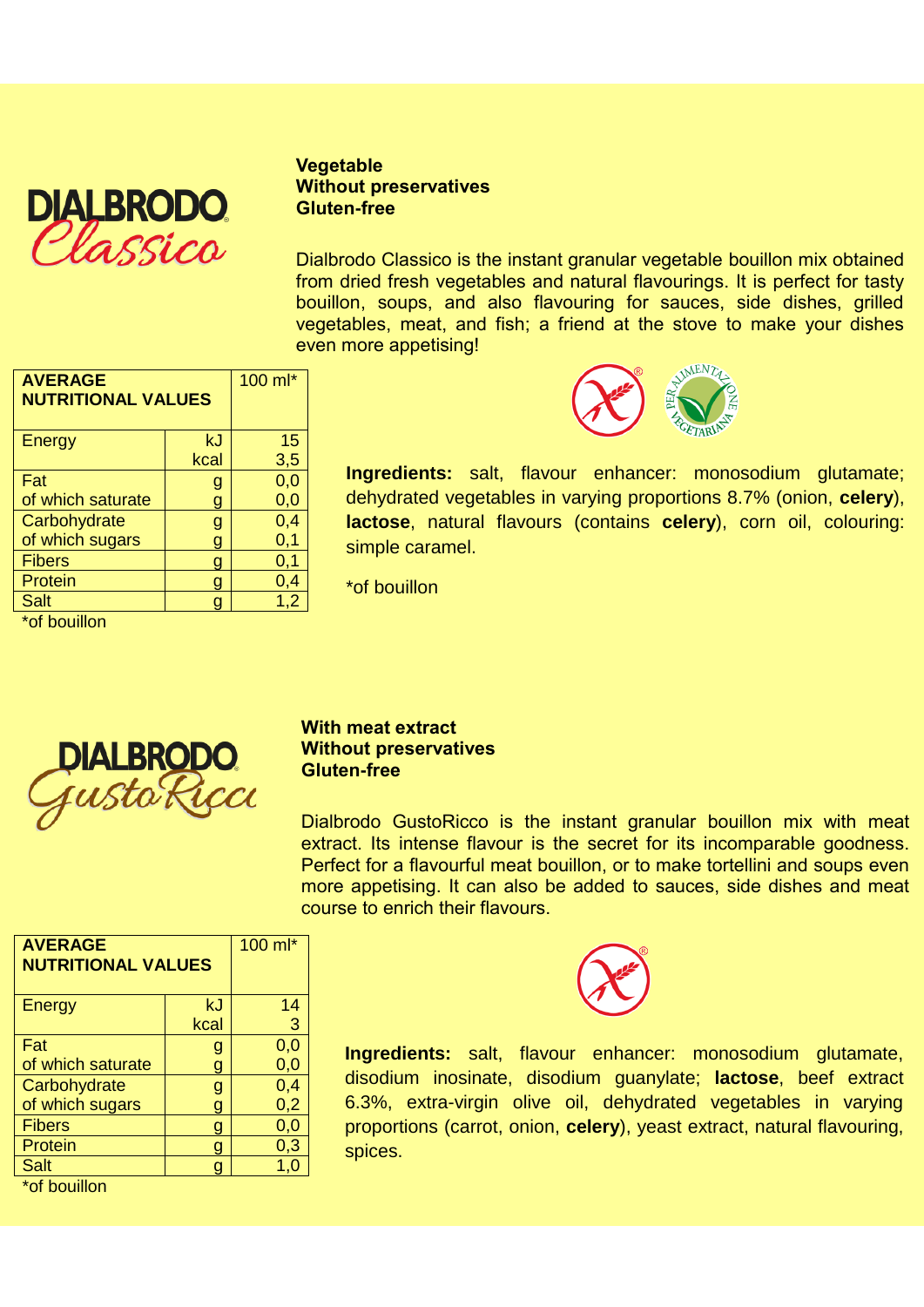

# **Vegetable Granular vegetable stock Gluten-free**

Dialbrodo Delicato is the granular vegetable bouillon mix made from specially selected vegetables. Its characteristic is the refined taste that adds an exquisite touch of flavour to purée and soups and also delicious risotto dishes, fresh salads and fish specialities.

| <b>AVERAGE</b><br><b>NUTRITIONAL VALUES</b> |      | 100 ml* |
|---------------------------------------------|------|---------|
| Energy                                      | kJ   | 14      |
|                                             | kcal | 3       |
| Fat                                         | g    | 0,0     |
| of which saturate                           | g    | 0,0     |
| Carbohydrate                                | g    | 0,4     |
| of which sugars                             | g    | 0,2     |
| <b>Fibers</b>                               |      | 0,1     |
| Protein                                     |      | 0,4     |
| <b>Salt</b>                                 |      | 1,0     |
|                                             |      |         |

\*of bouillon



**Ingredients:** salt, flavour enhancer: monosodium glutamate; dehydrated vegetables in varying proportions 12.4% (**celery**, carrot, onion, garlic, leek), **lactose**, natural flavouring (contains **celery**), corn oil, colouring: simple caramel.



## **Hyposodic Low-calorie granular stock Gluten-free**

Dialbrodo Kappa is the instant low-calorie granular bouillon mix for people on a low-sodium diet. With its inimitable mix of delicate vegetable flavours, it enhances pasta dishes, salads and other delicacies with a balance between pleasure and well-being.

| <b>AVERAGE</b><br><b>NUTRITIONAL VALUES</b> |      | 100 <sub>g</sub> |
|---------------------------------------------|------|------------------|
| Energy                                      | kJ   | 652              |
|                                             | kcal | 154              |
| Fat                                         | g    | 1,7              |
| of which saturate                           | g    | 0,2              |
| Carbohydrate                                | g    | 16,7             |
| of which sugars                             | g    | 6,9              |
| <b>Fibers</b>                               | g    | 2,3              |
| Protein                                     | g    | 16,9             |
| <b>Salt</b>                                 | q    | 28,0             |
| Sodium                                      | q    | 11,2             |
| Potassium                                   | g    | 16,8             |



**Ingredients:** flavour enhancer: monosodium glutamate, disodium inosinate, disodium guanylate; potassium chloride, salt, dehydrated vegetables in varying proportions (onion, **celery**), **lactose**, corn oil, colouring: simple caramel; acidifier: potassium citrate; natural flavouring (contains **celery**).